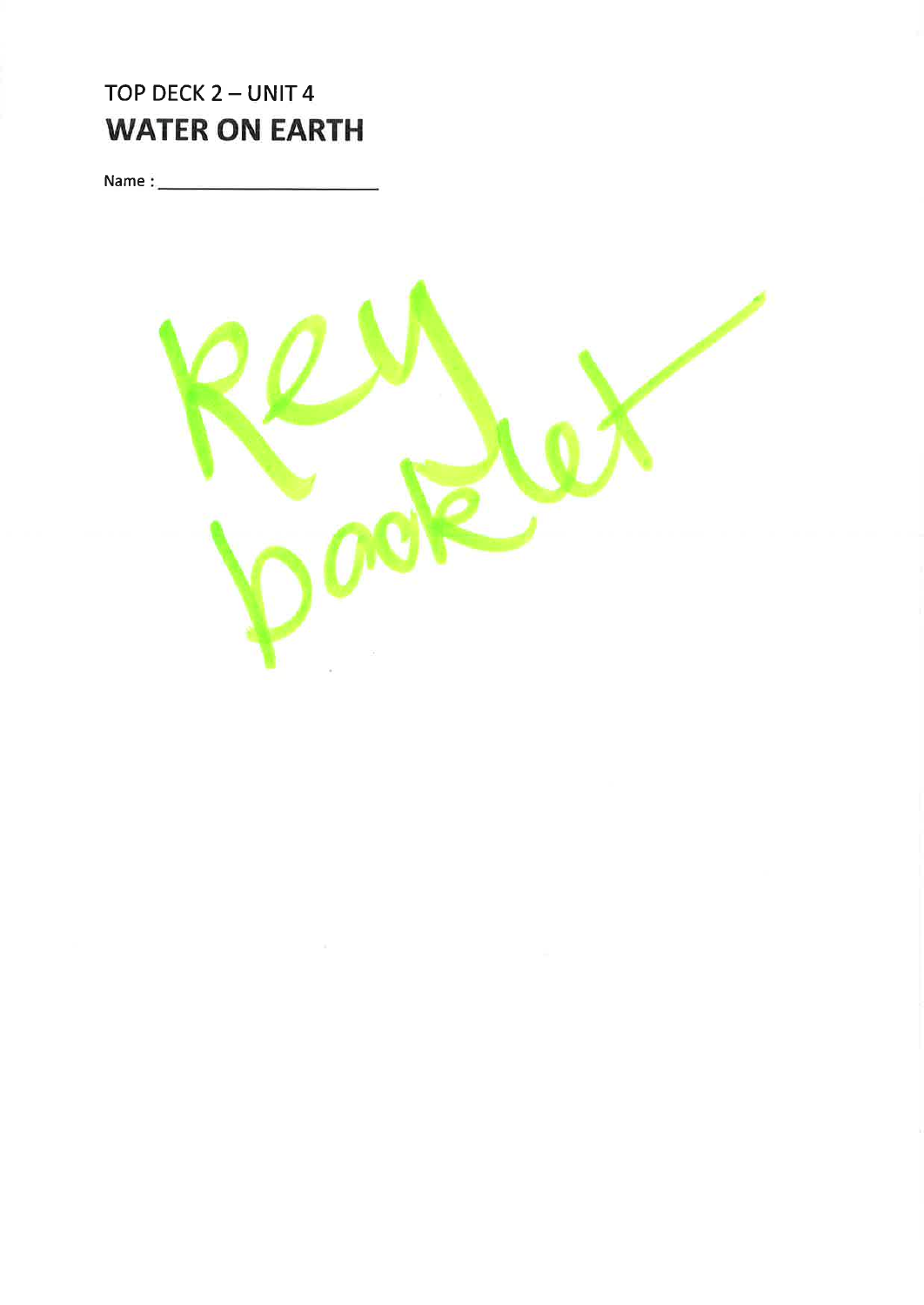

**Across** 

火

4. Another word for sea.

6. water which is in the air.

8. verschwenden

F  $\frac{1}{12}$  .

 $9.$  Water is  $\_\_\_\_\_\_$  for life.

 $10.$  lce is water  $\frac{10}{100}$  water

10. Ice is \_\_\_\_\_\_\_\_\_\_\_ water.<br>11. When it doesn't rain for a long period of time.

Down

1. Sometimes it is not<br>
<u>1.</u> Sometimes it is not<br>  $\frac{1}{\sqrt{1-\frac{1}{n}}}\cos(\theta)$ 

2. The population is growing. So there is an \_\_\_\_\_\_\_ of people.

3. all people

5. Water which you should't drink. It consists of 5 letters.

7. The frozen reservoir of fresh water

8. lt produces water or you can get the ground water.

12.You turn it on, if you want to get water.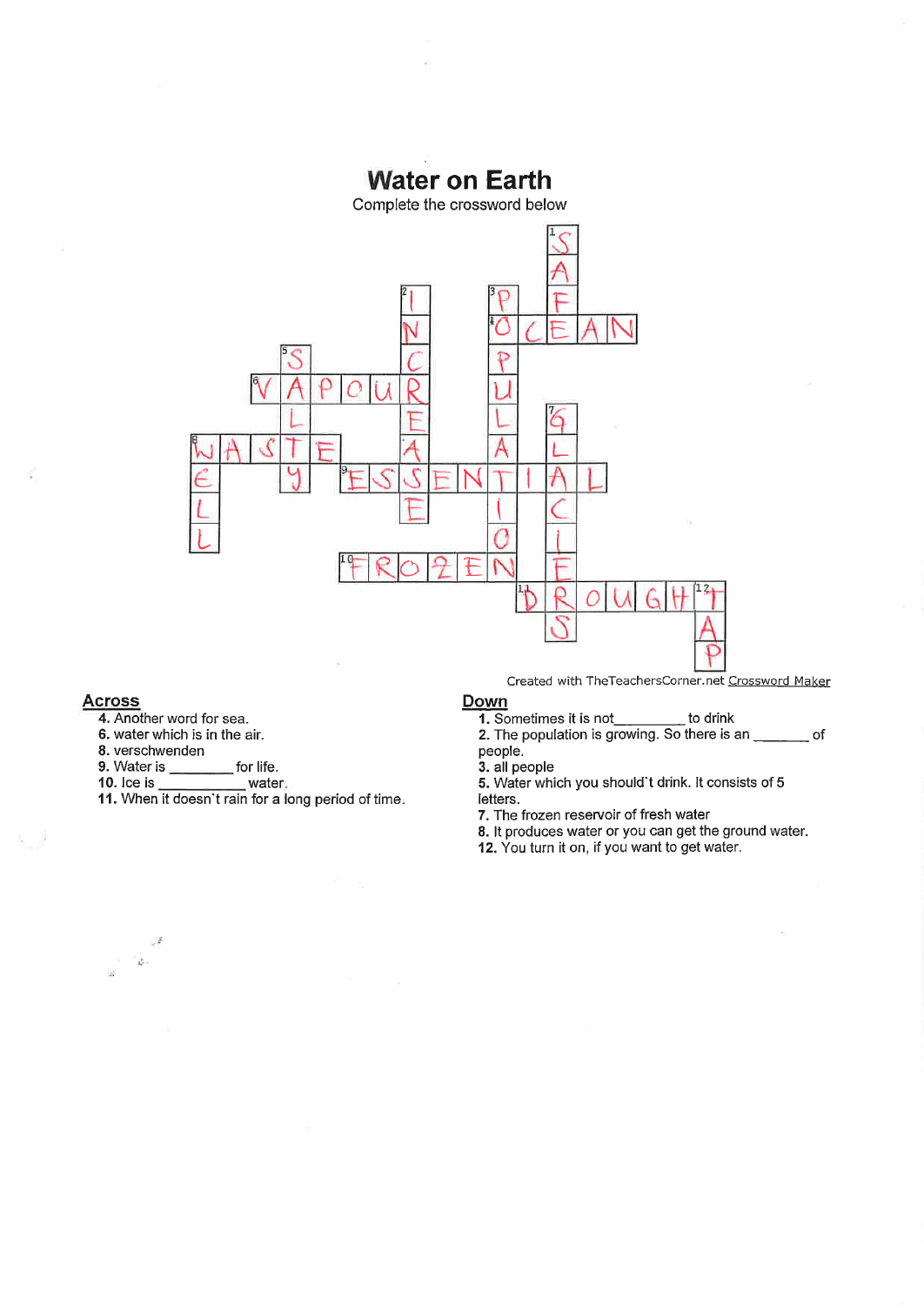### STORY

### Complete the text with words from the box

building record important education wells out access materials collect consequence wood even sanitation salty repair much grow organization repairs

Before people had  $WellS$  life was hard. They needed a long time to collect water, sometimes <u>even and</u> 5 hours. The water they got was dirty, unsafe to drink and people got ill as a consequence Regional governments started **building** wells but they soon ran  $\underline{\hspace{1cm}}$  OUt of money. WaterAid is an organization that helps people have Sanitation and access to clean and safe water. Using GPS technology, they create a **record** of the existing wells. This is called mapping water. After collecting this information, WaterAid builds wells in the villages. These wells are simple and made of *materials* like stone.  $WOOO$  $\overline{\phantom{a}}$  rope, a wheel and a bucket. They use these materials because they are easy to find and the repairs cost nothing. People can also  $\angle$   $\angle$   $\rho$  also  $\angle$  the wells themselves. The water quality in villages with wells is  $\sqrt{m\omega c\hbar}$ better than before. People need a shorter time to Collect water, sometimes only 10 minutes. They use the extra time to grow enceptively regardens and sell them in the local market. With this money they can pay for education for their children. Wells provide not only <u>access</u> to clean and safe water but a better life quality as well.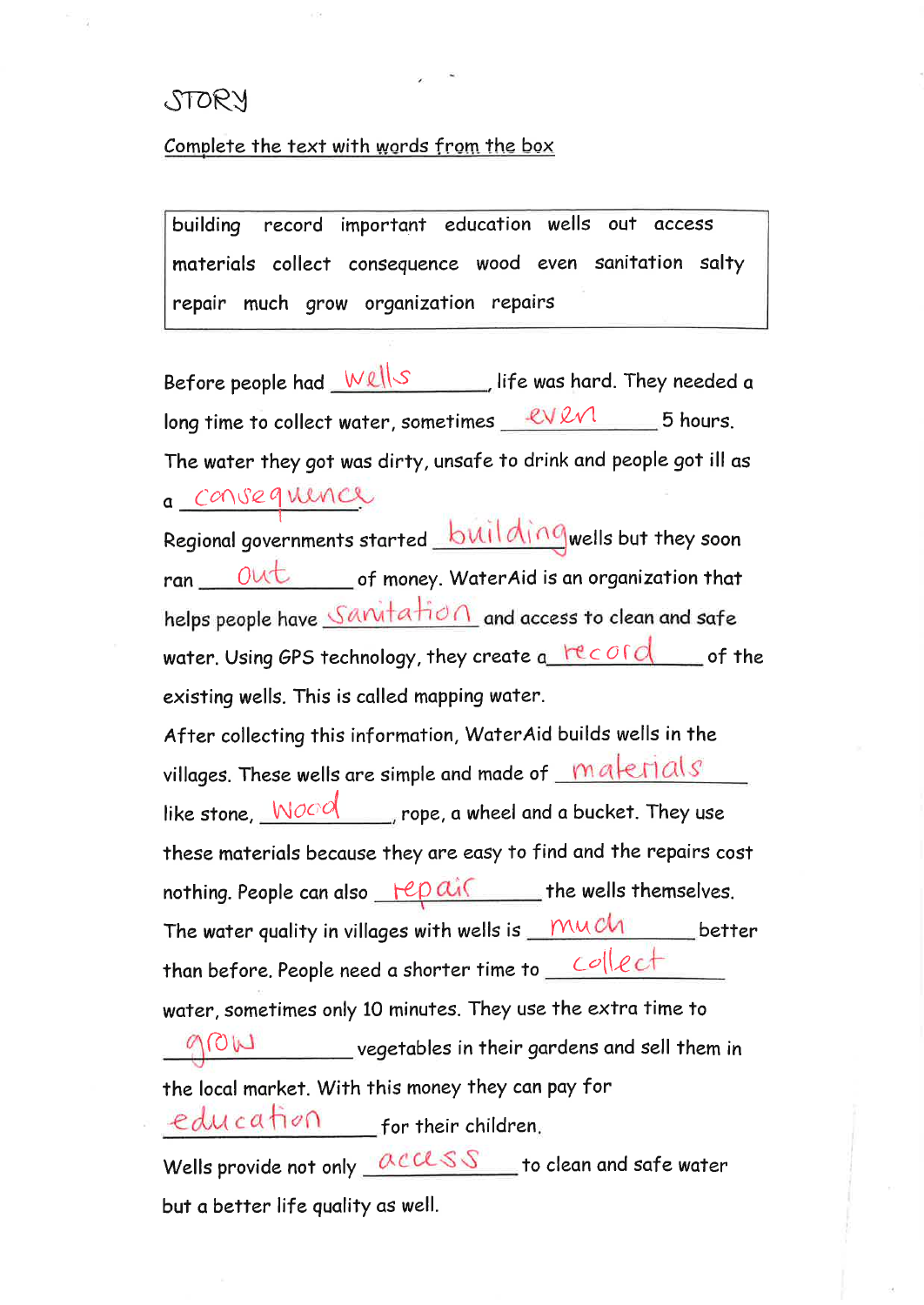### **About water on Earth**

### Complete the text with the words from the box

| atmosphere |     | burn           | carbon dioxide | cutting | greenhouse |
|------------|-----|----------------|----------------|---------|------------|
| heats      | οıl | <b>plastic</b> | releases       |         |            |



### Why is the Earth getting warmer?

The atmosphere is a thick blanket around the Earth. The sun  $h\ell a + S$   $\ell a + S$ Earth and natural greenhouse gases - water vapour, ozone, carbon dioxide - in tiny amounts in the atmosphere keep the Earth and everything on it warm. We know this as the <u>greenhouse</u> effect.

Industries but m<br>gases – to make  $\frac{p|a \circ h \circ b}{p}$  and other products and to make electricity in<br>power stations. This <u>releases</u> from the carbon dioxide into the atmosphere. Cutting rown and burning trees also releases cash on divide But too much of this gas means that the  $a+m \circ s$   $\circ$   $\sim$   $\bullet$  becomes thicker and the Earth gets warmer. That's the cause of global warming - the increase in the temperature of the Earth's atmosphere.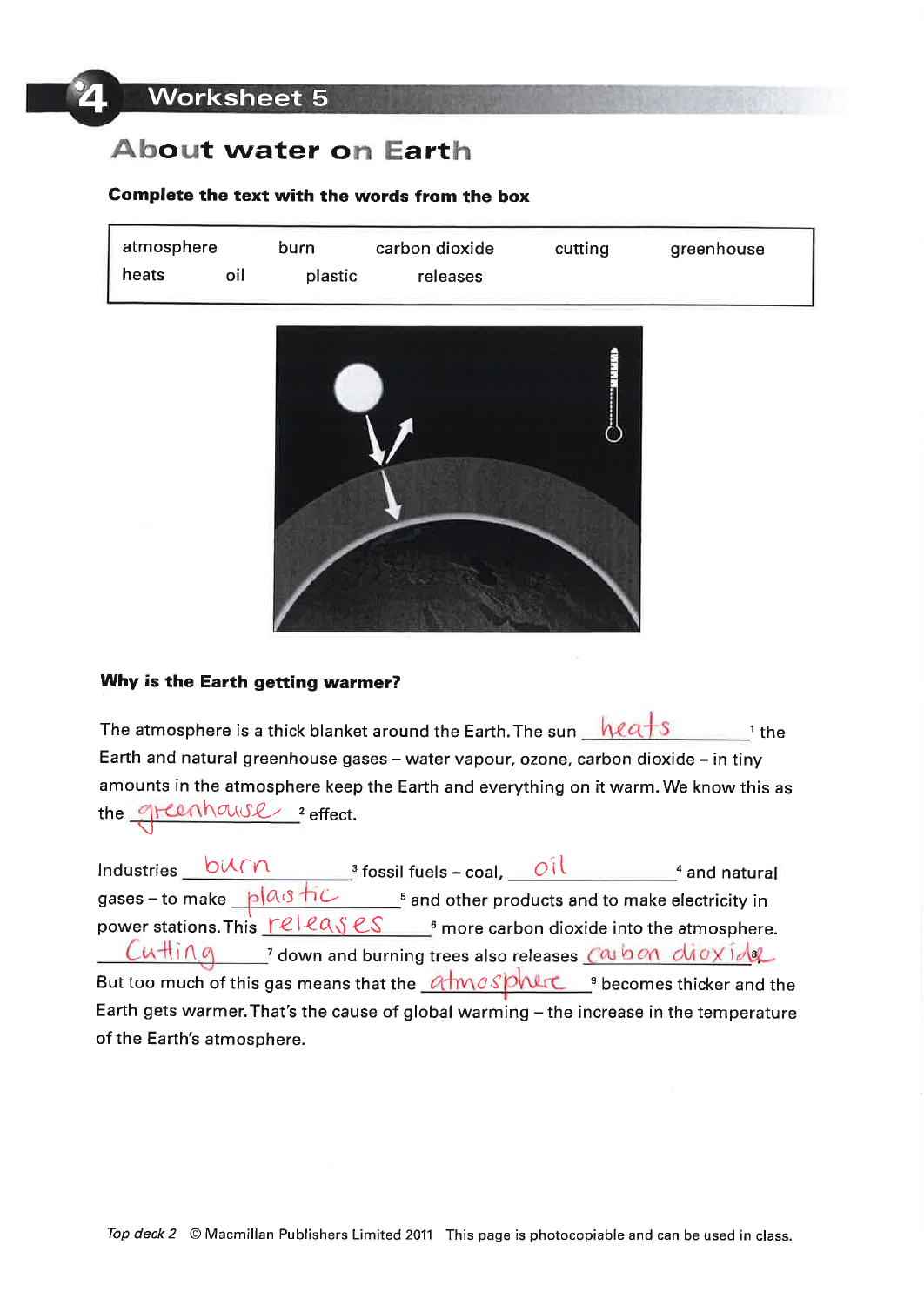### About water on Earth

### **OF Listen and put the pictures in the correct order. Write 1-7 in the boxes**







¡ I heard the word 'continental glacier'.This picture is a continental glacier. • This picture is number (1). Useful phrases

Top deck 2 @ Macmillan Publishers Limited 2011 This page is photocopiable and can be used in class.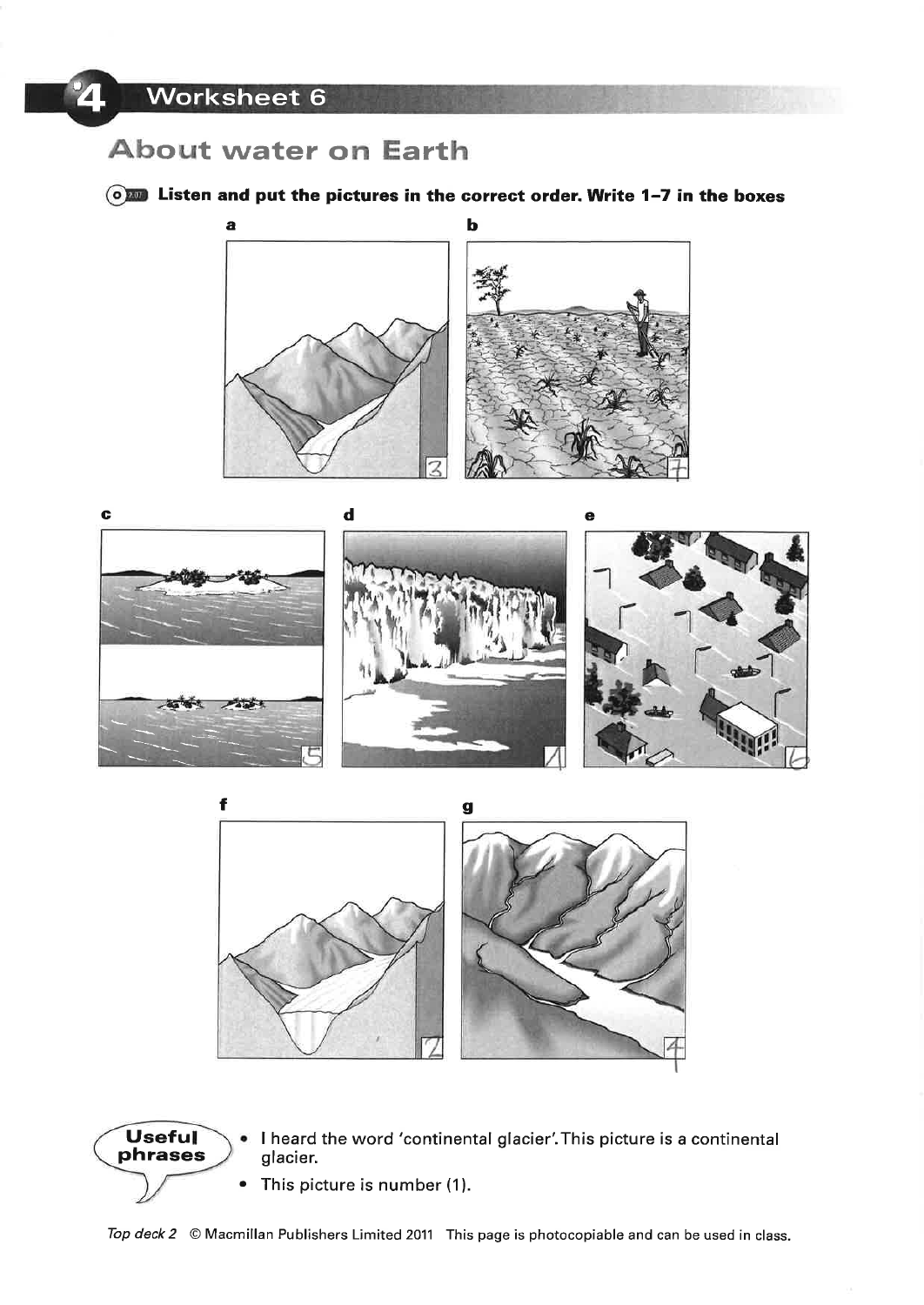### **About water on Earth**

### Read and match. Write a-I in the boxes

- 1 The sun heats the Earth  $\lvert \rho \rvert$
- 2 Global warming is  $\mathcal{R}$
- 3 Continental glaciers d
- 4 Industries burn fossil fuels
- **5** Alpine glaciers are in  $\circ$
- 6 Fossil fuels are  $\mathcal{Q}$
- **7** 12% of Swiss glaciers @
- 8 Burning fossil fuels  $\mathbf{t}$
- **9** When glaciers melt E
- 10 Too much carbon dioxide in the atmosphere  $|C|$
- 11 When sea levels rise l t

**Useful**<br>phrases

12 The cause of global warming  $\overline{a}$ 

- a melted in the past ten years.
- **b** high mountain valleys around the world.
- makes the atmosphere thicker and the Earth gets warmer. G
- d cover large areas of the Arctic and Antarctic.
- e and natural greenhouse gases in tiny amounts in the atmosphere keep the Earth warm.
- f some islands and coastal cities will disappear.
- g coal, oil and natural gas.
- h is the increase in the temperature of the Earth's atmosphere.
- Ĭ. releases carbon dioxide into the atmosphere.
- i to make plastic and electricity in power stations.
- k causing glaciers to melt.
- I the water flows into the rivers, lakes and oceans.

o Number (3) matches letter ...

I don't think (g) makes sense with number...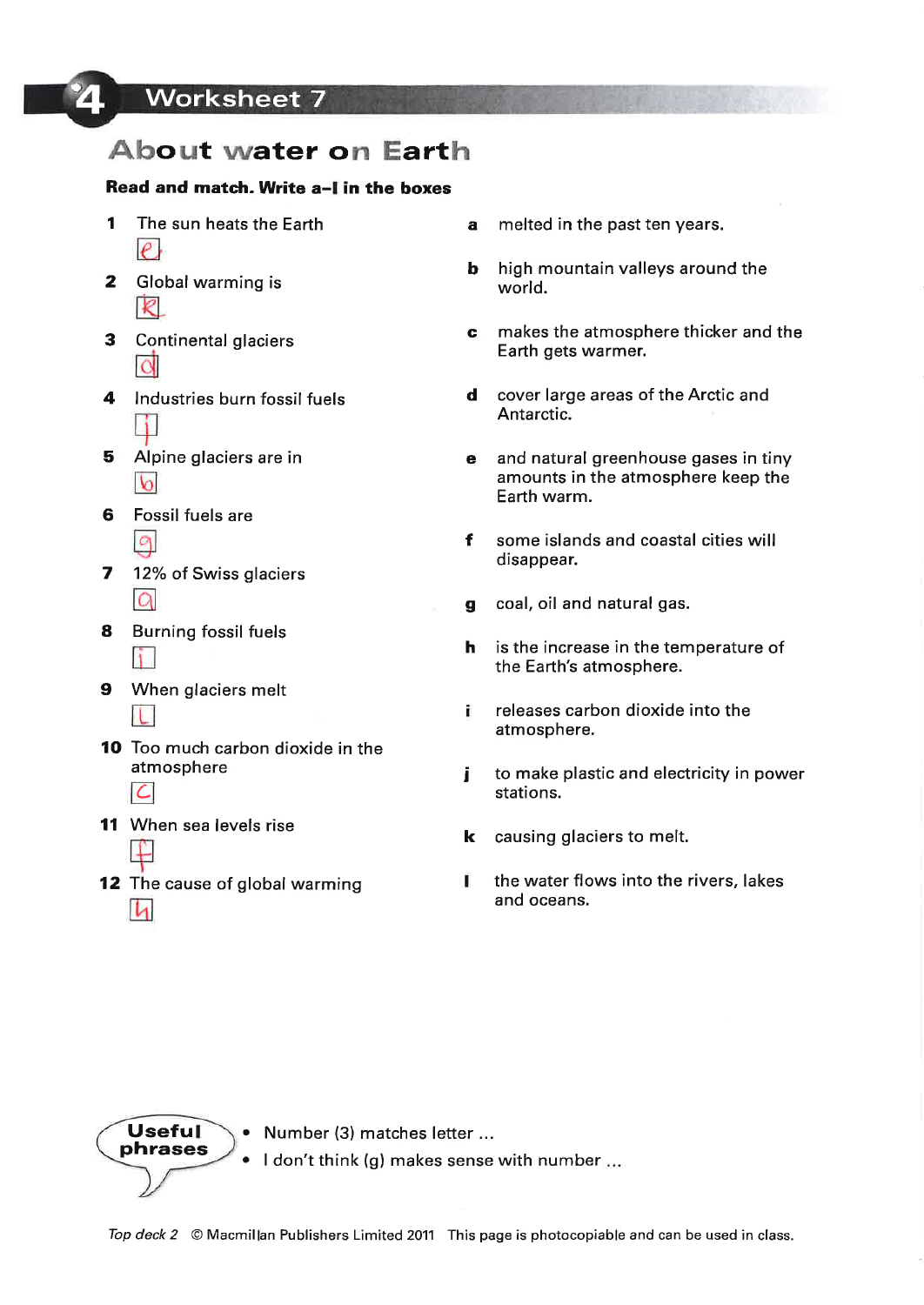### Questions with to do

present simple/past simple KEY

|      |            | present simple | past simple |        |  |
|------|------------|----------------|-------------|--------|--|
|      | $\ddagger$ |                | $\ddag$     |        |  |
|      | do         | don't          | did         | didn't |  |
| you  | do         | don't          | did         | didn't |  |
| he   | does       | doesn't        | did         | didn't |  |
| she  | does       | doesn't        | did         | didn't |  |
| it   | does       | doesn't        | did         | didn't |  |
| we   | do         | don't          | did         | didn't |  |
| you  | do         | don't          | did         | didn't |  |
| they | do         | don't          | did         | didn't |  |

A Present simple: Write the questions and give a short answer  $(+)$  = positive,  $-$  = negative)

 $1.$  you  $-$  like  $-$  the colour green? (+)

Do you like the colour green?  $-$  Yes, I do.

2. the trousers  $-$  look  $-$  ok? (-)

Do the trousers look ok?  $-$  No, they don't.

3. we  $-$  need  $-$  help? (+)

Do we need help?  $-$  Yes, we do.

4. Kate  $-$  want  $-$  running shoes? (-)

Does Kate want running shoes? - No, she doesn't.

5. she  $-$  like  $-$  the jacket? (+)

Does she like the jacket? Yes, she does.

6. Bert — play — basketball? (-)

Does Bert play basketball? - No, he doesn't.

7. she  $-$  do  $-$  her homework? (+)

Does she do her homework? - Yes, she does.

8. you  $-$  get up  $-$  late? (-)

Do you get up late? - No, I don't.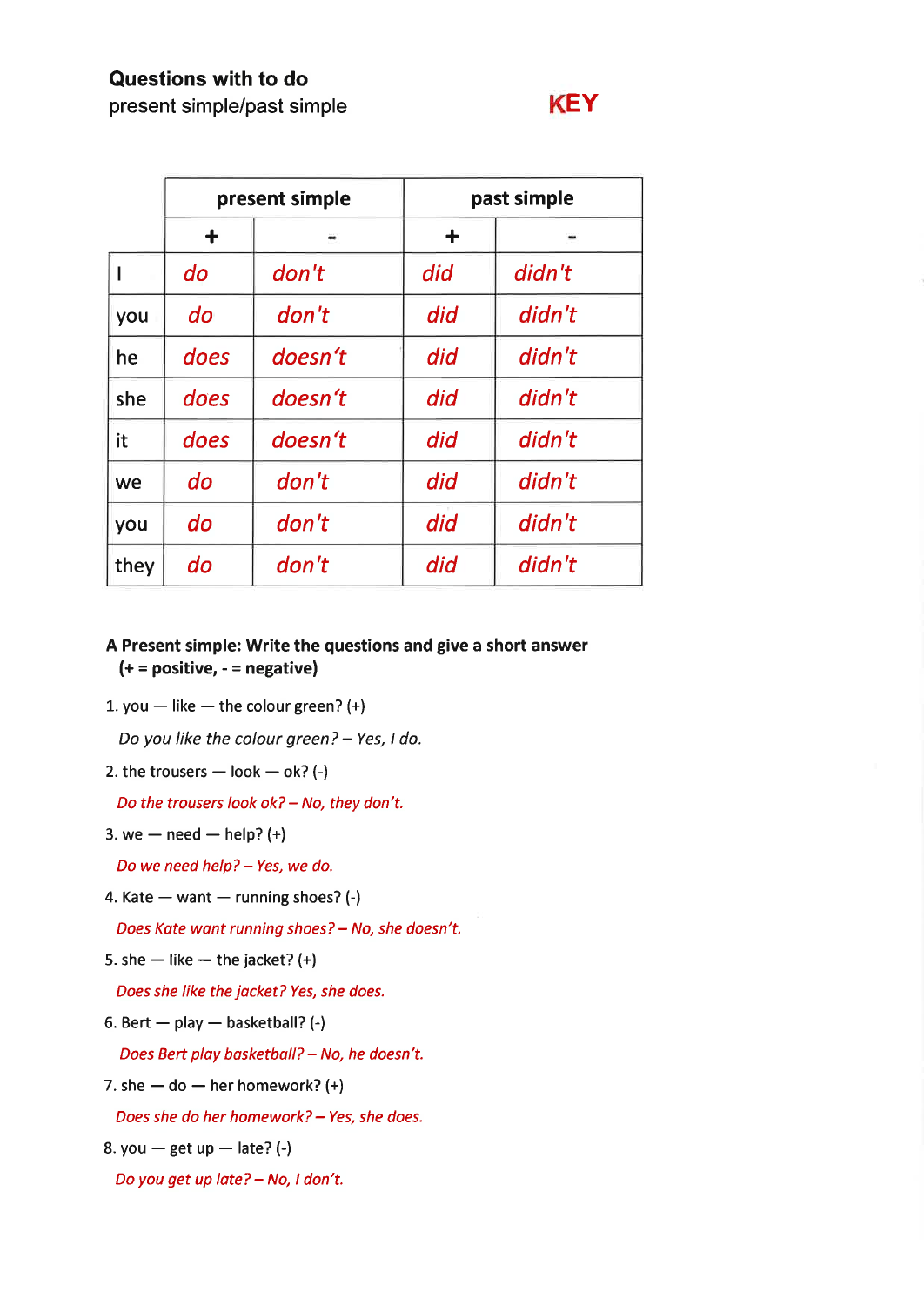### B Did you have nice holidays? Complete the sentences. Use the past simple form.

| 7. Did you have nice holidays?                            | $-$ No, $1$ /we didn't   |
|-----------------------------------------------------------|--------------------------|
| 8. Did you stay at a hotel?                               | - Yes, <i>I/we did</i> . |
| 9. <i>Did it</i> rain a lot?                              | - Yes, <i>it did</i> .   |
| 10. <i>Did</i> your parents take you for long walks?      | - Yes, they did          |
| 11. <i>Did</i> you like those walks?                      | - No, I didn't.          |
| 12. Did your baby sister tease you often? - Yes, she did. |                          |

### C Present simple or past simple ? Write the missing word to complete the question. Give a short answer.

9. Do you usually turn off the tap when you clean your teeth ?

### Yes, I do. or: No, I don't.

10. Did you turn off the tap last night?

Yes, I did. or: No, I didn't.

11. Did you eat Spaghetti for dinner last week?

Yes, I did. or: No, I didn't.

- 12. Do you like this Eglish lesson?
- Yes, I do. or: No, I don't.
- 13. Does your neighbour like this English lesson?

Yes, he/she does. or: No, he/she doesn't.

14. Did you do your homework yesterday?

Yes I did. or: No, I didn't.

15. Did your neighbour go skiing around Christmas?

Yes, he/she did. or: No, he/she didn't.

16. Did we finish unit 3 a few weeks ago?

Yes, we did.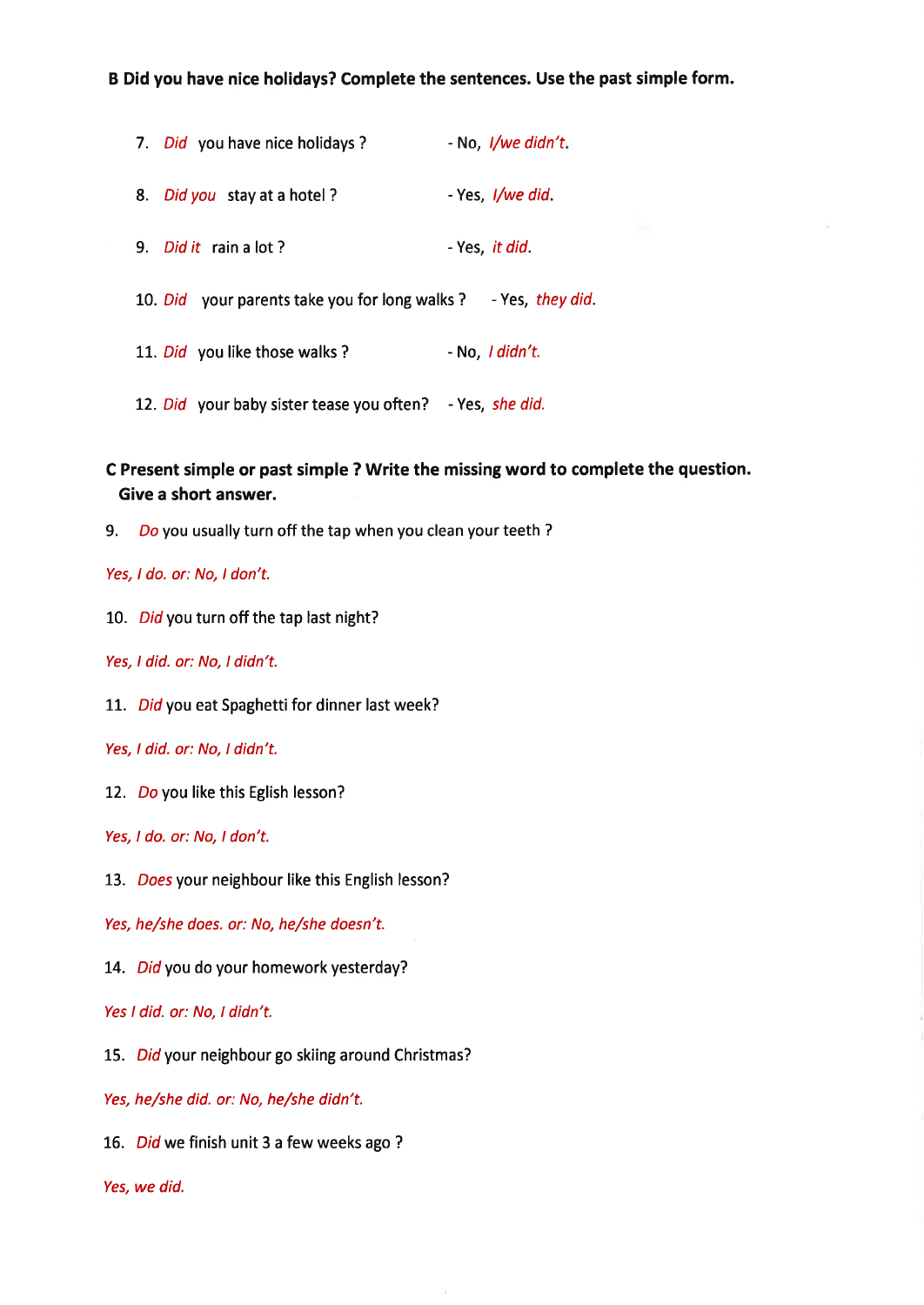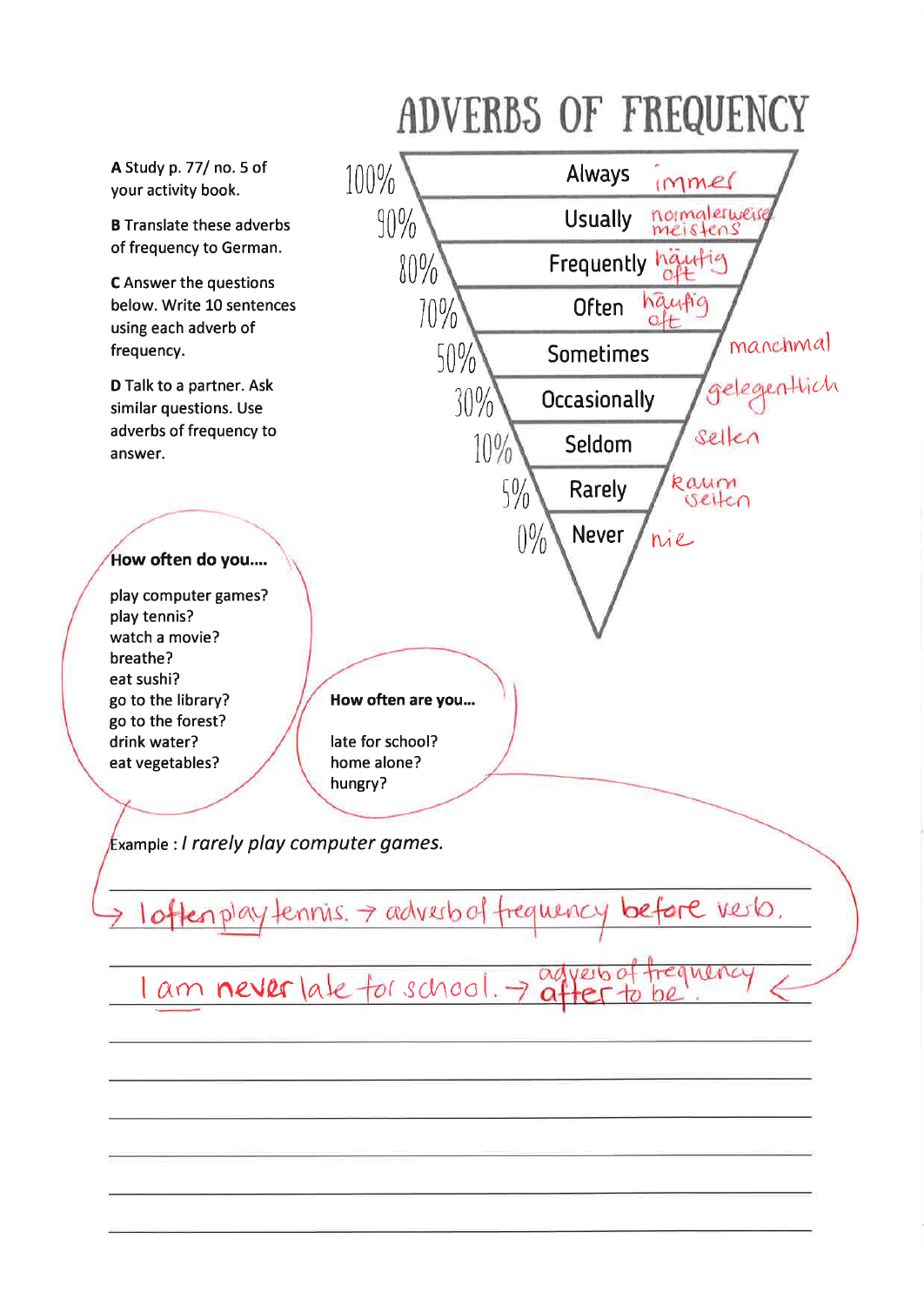### Language stop

### **ORED** Listen and complete the chart ( $\angle$  =Yes,  $X = No$ )

| <b>Name</b> | turn off tap | last night / this<br>morning | have a short<br>shower |
|-------------|--------------|------------------------------|------------------------|
| Victor      | $\checkmark$ |                              |                        |
| Eva         |              |                              |                        |
| Robin       |              |                              |                        |
| George      |              |                              |                        |
| Karen       | $\sqrt{}$    |                              |                        |
| Mr Norman   |              |                              |                        |
| Carla       |              | $\bm{\times}$                |                        |
| Ben         |              |                              |                        |
| Lucy        |              |                              |                        |
| Charlie     |              |                              |                        |
| Simon       |              |                              |                        |



- . Can we listen again?
- ¡ I think (Mr Norman) said (he always turns off the tap).
- . I think the answer is yes/no.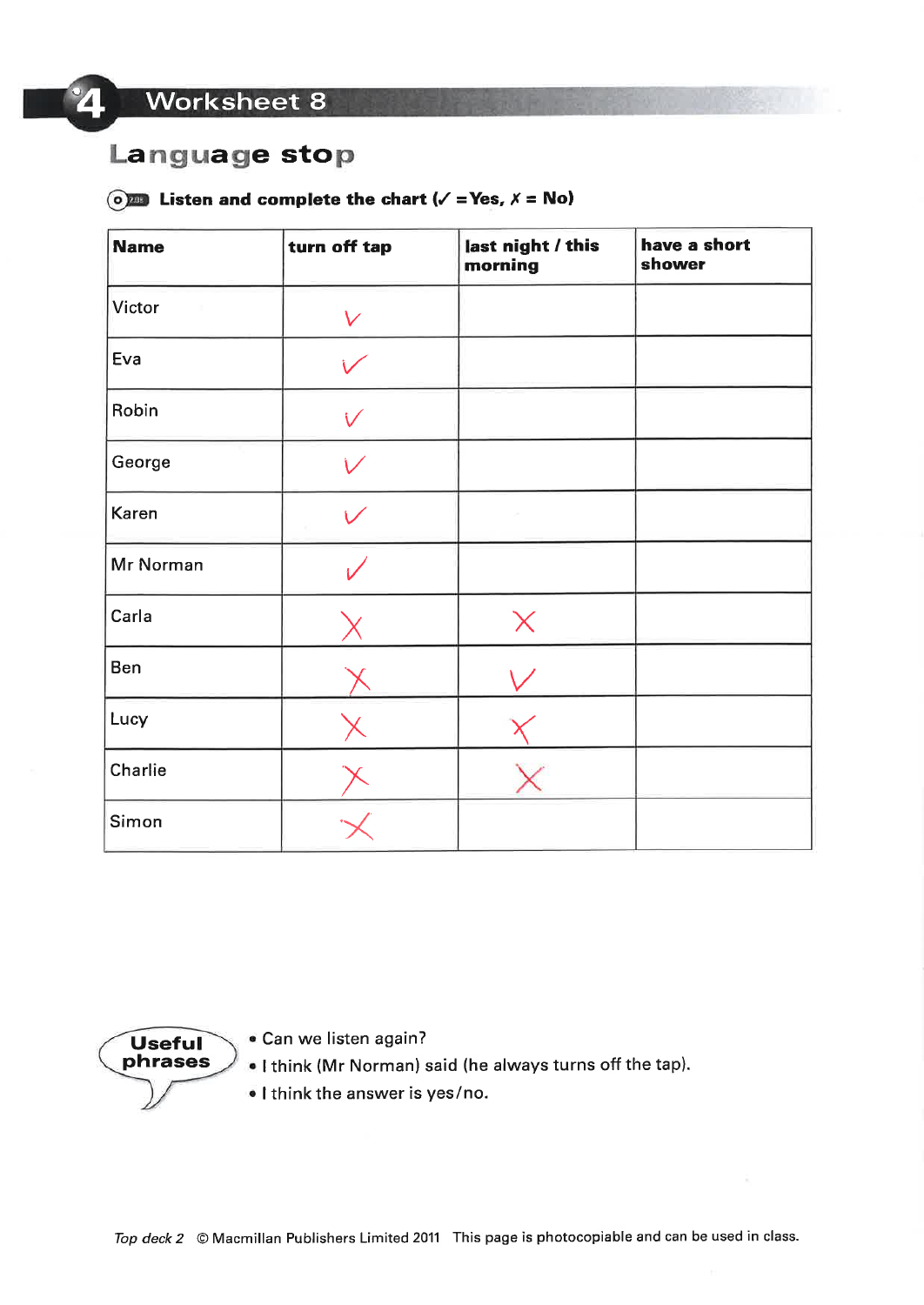

## Do you know that ...?

# Find pairs to make six texts. Put the letters of each pair in the correct order



- In the developed world, a person uses an average of 150 litres of water a day for drinking, cleaning, washing and cooking.  $\overline{a}$
- around 60% for men and 55% for women. Water helps us to stay healthy, and there is water in all of our organs. It keeps the body cool and keeps our blood thin. 75% of a baby's body weight is water. As the baby grows up, this changes to م
- energy that comes from the force of moving water. Ancient Greeks and Romans cheapest sources. The Greek word hydro means water, and hydropower is the Water is one of the oldest sources of energy. It's also one of the cleanest and used water wheels to grind grain into flour.  $\ddot{\phantom{0}}$
- within one kilometre, but not in their house or garden, use between 10 and 20 litres In the developing world, people who have access to a water source such as a well a day. Ð
- The koala bear is one of the few animals that don't drink water. Koalas live in the eucalyptus forests of eastern and south-eastern Australia.  $\bullet$
- acid gases. Most of these gases go up very high into the atmosphere and mix with When power stations, factories, cars and lorries burn fossil fuels, they produce the clouds. When precipitation happens, the rain is acidic. ÷
- Rain is the easiest way to water plants and crops in farmers' fields, but when there isn't enough rain, people use irrigation. This is an artificial way of watering plants and crops. There are different kinds of irrigation. Sprinklers spray water at high pressure over fields of crops. o
- Today hydroelectric power plants use the energy of water falling from high damsbarriers built across rivers - to make electricity. The first hydroelectric power plant in the world was built in the late 19th century at Niagara Falls, on the border of Canada and the USA. £,

Top deck 2 © Macmillan Publishers Limited 2011 This page is photocopiable and can be used in class.

### Worksheet 9

- Today, because we need to conserve water, modern irrigation means plants get Sub-irrigation is when water comes from a system of pipes below the plants to give them the drink they need to live. This system is common in greenhouses. just the right amount of water they need.
- They eat a lot of eucalyptus leaves to get the water they need.
- It also breaks down food. But our body loses water all the time. That's why it's important to drink a lot of water because our body can't work without it. ¥
- Acid rain damages forests, lakes and rivers. Trees lose their leaves and can die. plants don't grow properly and fish and the birds that eat them can die, too.



Top deck 2 © Macmillan Publishers Limited 2011 This page is photocopiable and can be used in class.